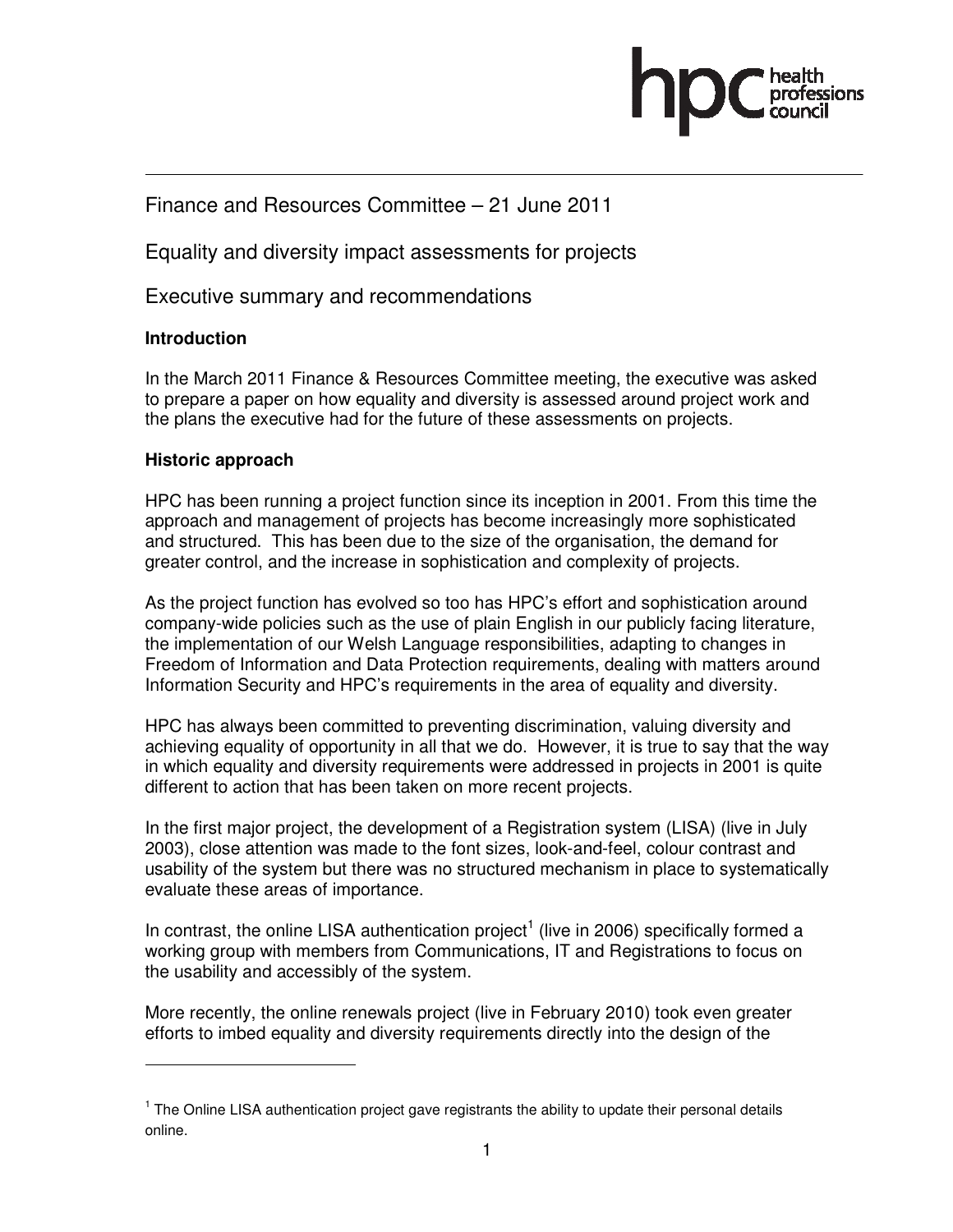system from inception. The tender request, non-functional and functional requirements laid clear very specific usability and accessibility prerequisites. For example, to make the website easy to view, it was designed in accordance with guidelines laid down by the Web Accessibility Initiative (WAI) and was aimed, wherever possible, to ensure it conforms to 'Triple-A' standards. Measures taken to ensure accessibility include using meaningful ALT text for all images to provide descriptive text, using descriptive hyperlink text, avoiding the use of frames, which are difficult for special browsers to interpret, using an easy-to-see web colour scheme and using an easier to read non-serif font type, size and colour. External usability and accessibility experts were brought in to design the system and following development, accessibility and usability of the system were specifically tested on its target audience.

Registrant Communication Preferences project (live in March 2011) was rolled out specifically to allow Registrants to be communicated with via their preferred language of communication i.e. English or Welsh and their preferred communication format i.e. Braille, large print or audio etc.

In the latest Major Project, FTP case management system (roll out due end 2011), equality and diversity was one of the major considerations when evaluating and selecting the software product. Once again the tender, functional and non-functional requirements specifically addressed criteria around accessibility and usability and as a result the chosen product has been specifically designed to be useable and accessible for those who have visual or hearing impairments as well as those with motor, cognitive or learning disabilities. It too follows the World Wide Web Consortium (W3C) guidelines for best practice web building. Other features include having a high contrast version to make the system easy to see and has been tested using the JAWS screen reader by Freedom Scientific and the ability to be controlled by keystroke only.

Projects have increasingly paid more and more due attention to equality and diversity requirements however, it is now time to improve the way these decisions are discussed and documented.

# **Current approach**

From this financial year (April 2011) all newly initiated Major Projects will conduct a systematic assessment of the impact of the outcomes of a project on different equality target groups. Where necessary, an action plan to address or influence the development of a project will be developed specifically to focus on the effected equality target groups. The two questions project board will consider are what negative impacts might there be and which groups will be effect by these impacts?

# **Documentation**

Newly initiated Major Projects will complete the project management equality & diversity impact assessment form and if an equality group is identified as being effected by the outcome of the project then the project board will complete an Equality and Diversity Action Plan. Both of these documents are attached.

# **Review**

This process will be reviewed at the end of the financial year and revised if and when appropriate.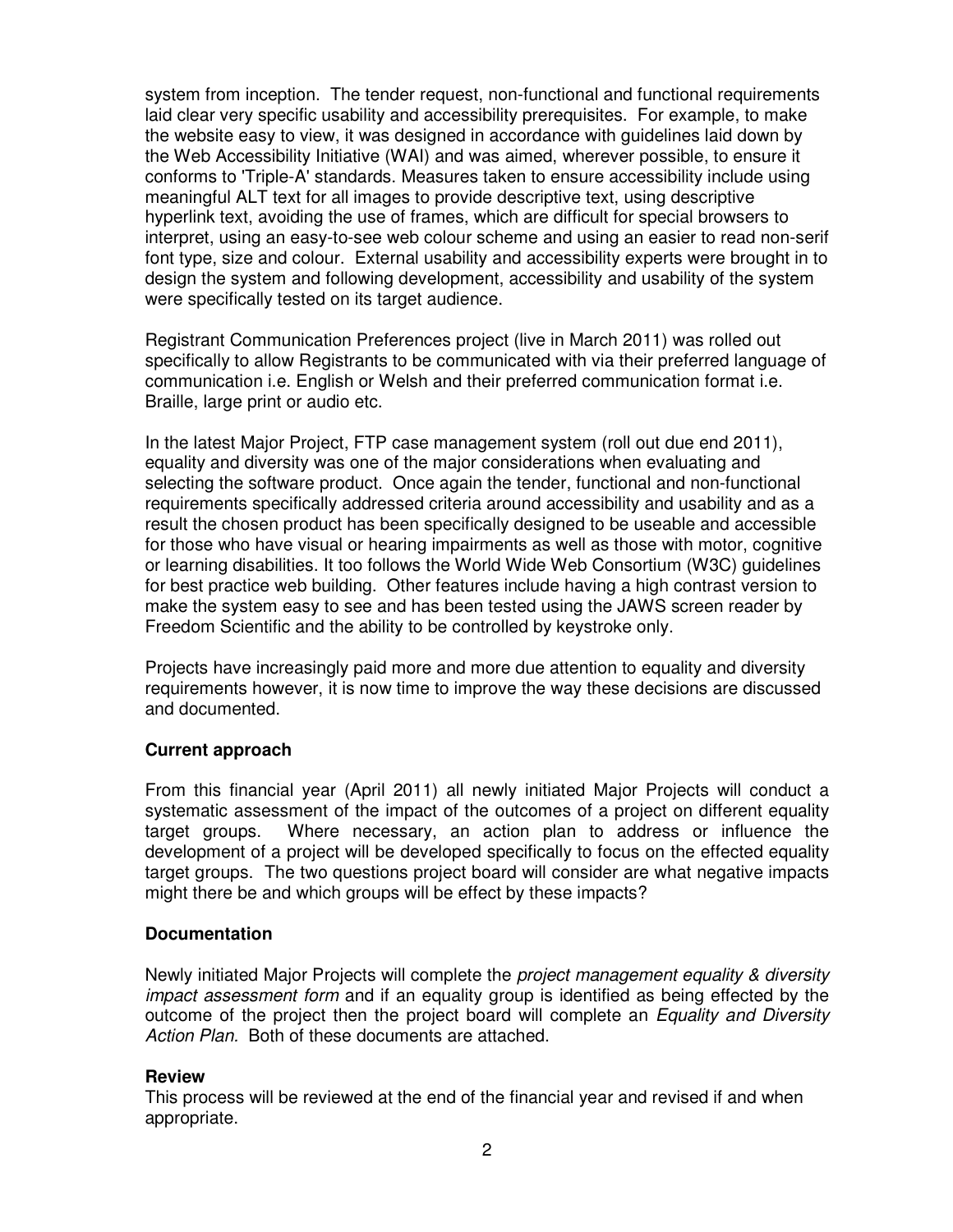# **Decision**

This paper is for information only. No decision is required.

# **Background information**

HPC has been running a project function since its inception in 2001. From this time the approach and management of projects has become increasingly more sophisticated and structured. This has been due to the size of the organisation, the demand for greater control and constraints, and the increase in sophistication and complexity of the projects themselves.

The project function consists of a project portfolio manager (Claire Reed) and two project managers (Denise Risman and Paul Nevin). They are responsible for managing the delivery of HPC's major projects.

## **Resource implications**

The forms will be completed by the project board at the project initiation stage and will form part of the Project Initiation Document (PID).

The time taken to prepare a PID varies depending on the nature and complexity of the project however; the completion of the project management equality & diversity impact assessment form and the equality and diversity action plan will take a very small proportion of this time and will not create a significant burden on the project team.

# **Financial implications**

Because the completion of the project management equality & diversity impact assessment form and the equality and diversity action plan will be completed as part of project initiation, there is no additional cost to the project team.

However, there may be a cost to implement the action as a result of the identification of equality and diversity considerations. Any such costs will form part of the project budget.

## **Appendices**

Project management equality & diversity impact assessment form

Equality and Diversity Action Plan

**Date of paper**  29 May 2011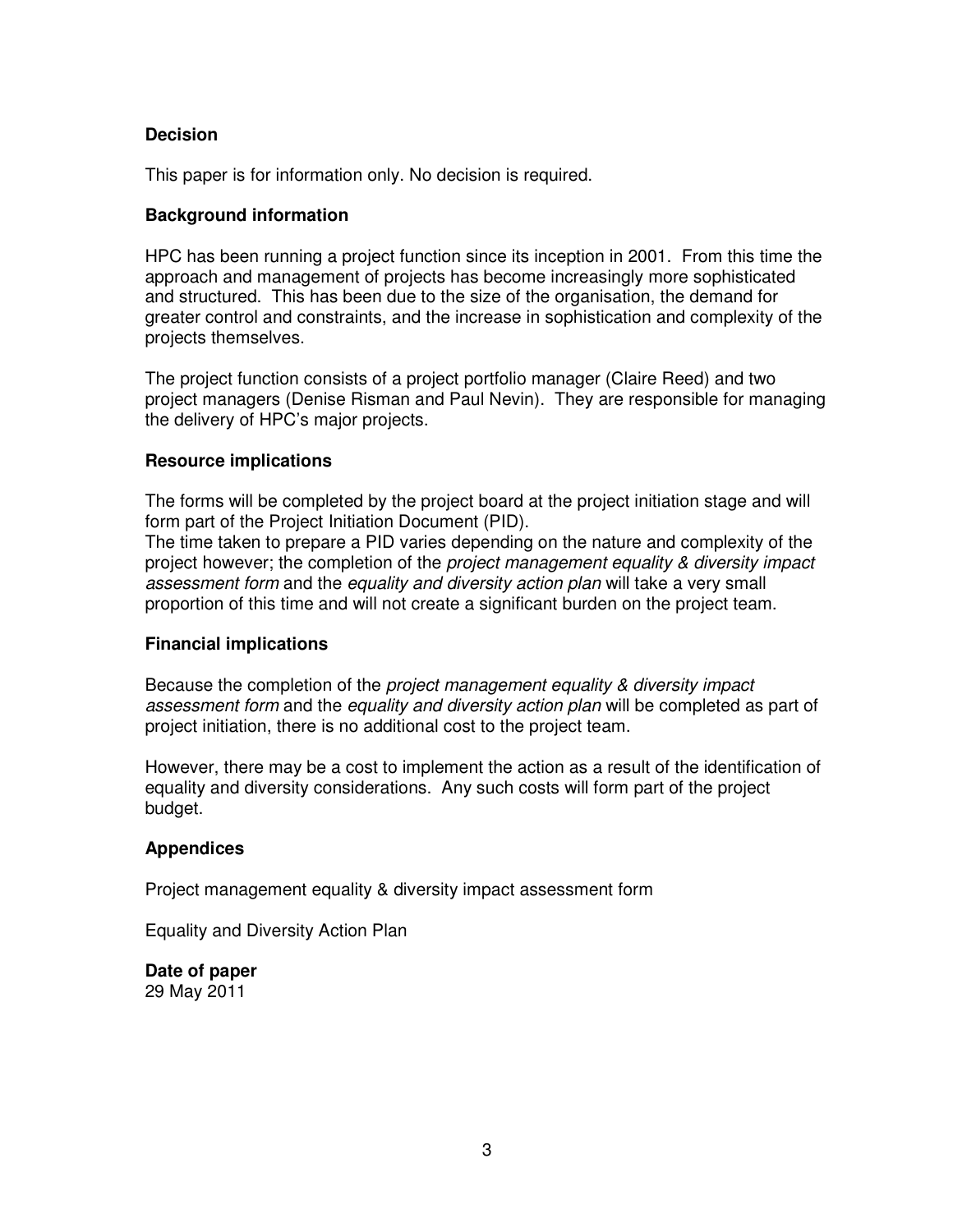## **Project management equality & diversity impact assessment**

| <b>Project Name:</b> | Project name |
|----------------------|--------------|
| Release:             | 1.0          |
| Date:                |              |
| Author:              | Author       |
|                      |              |

## **Document History**

| <b>Document</b> | This document is only valid on the day it was printed.            |
|-----------------|-------------------------------------------------------------------|
| Location        | The source of the document will be found in the following folder: |

| <b>Revision</b> | Date of next revision: N/A |
|-----------------|----------------------------|
| History         |                            |

| <b>Version Number</b> | <b>Revision date</b> | <b>Summary of Changes</b> |
|-----------------------|----------------------|---------------------------|
|                       |                      |                           |
|                       |                      |                           |
|                       |                      |                           |
|                       |                      |                           |
|                       |                      |                           |

#### **Approvals** This document requires the following approvals. Signed approval forms are filed in the project files.

| <b>Name</b>  | <b>Signature</b> | <b>Title</b> | Date of<br><b>Issue</b> | <b>Version</b> |
|--------------|------------------|--------------|-------------------------|----------------|
| Project lead |                  |              |                         |                |

### **Distribution** This document has been distributed to:

| <b>Name</b>   | Title | Date of<br><b>Issue</b> | <b>Version</b> |
|---------------|-------|-------------------------|----------------|
| Project Board |       |                         |                |
| <b>EMT</b>    |       |                         |                |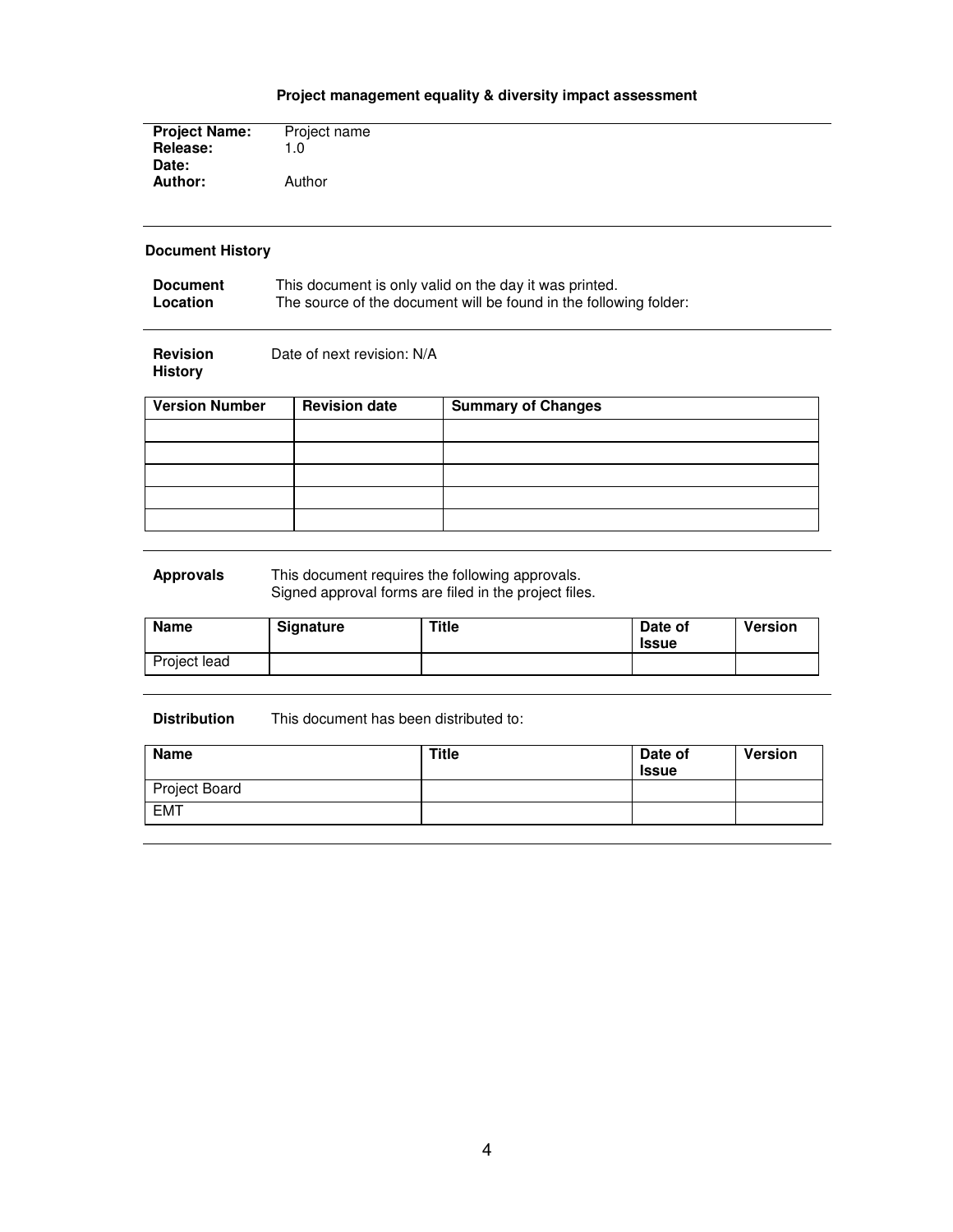### **Purpose**

HPC is committed to preventing discrimination, valuing diversity and achieving equality of opportunity in all that we do.

To this end, the project board is responsible for

- conducting a systematic assessment of the impact of the outcomes of a project on different equality target groups.
- Developing and documenting an action plan to address or influence the development of a project with regard to the effected equality target groups

### **Consideration**

When completing this form the two questions that the project board should consider are:

- What positive and negative impacts do you think there may be?
- Which groups will be effect by these impacts?

### **Legislation**

In recent years, UK government policy has moved from legislating to ensure that public bodies treat all people they impact equally; to legislation to ensure that public bodies positively promote a diverse and inclusive society.

We are required to meet the general duties under relevant equality legislation, including:

- Race Relations Act 1976;
- Disability Discrimination Act 1995

The legislation also requires some public bodies to meet certain 'specific duties' such as publishing a scheme. We are not one of those bodies but decided that, as part of good practice, we would go beyond what the law requires and publish an equality and diversity scheme.

More information about HPC's Equality and Diversity Scheme can be found at http://www.hpcuk.org/aboutus/equality/.

#### **People to consider**

When completing this form it is important to consider the diverse range of people we interact with, including:

- the public, especially complainants or witnesses in fitness to practise proceedings;
- registrants and potential registrants;
- users of registrants;
- education and training providers;
- health care providers, professional bodies, consumer groups and other partner organisations; and
- our employees and the "partners" who carry out tasks on our behalf.

It is also important to ensure we do not discriminate against people on the basis of:

- Disability. E.g. disabled people, people with mental health problems or vulnerable people;
- Age. Eg. children and young people, older people
- Gender. women and men
- Sexual orientation. Eg. lesbian, gay, bisexual and transgender people,
- Race Eg. minority ethic people including gypsy/travellers, refugees & asylum seekers
- Religion. Eg. people in religious/faith groups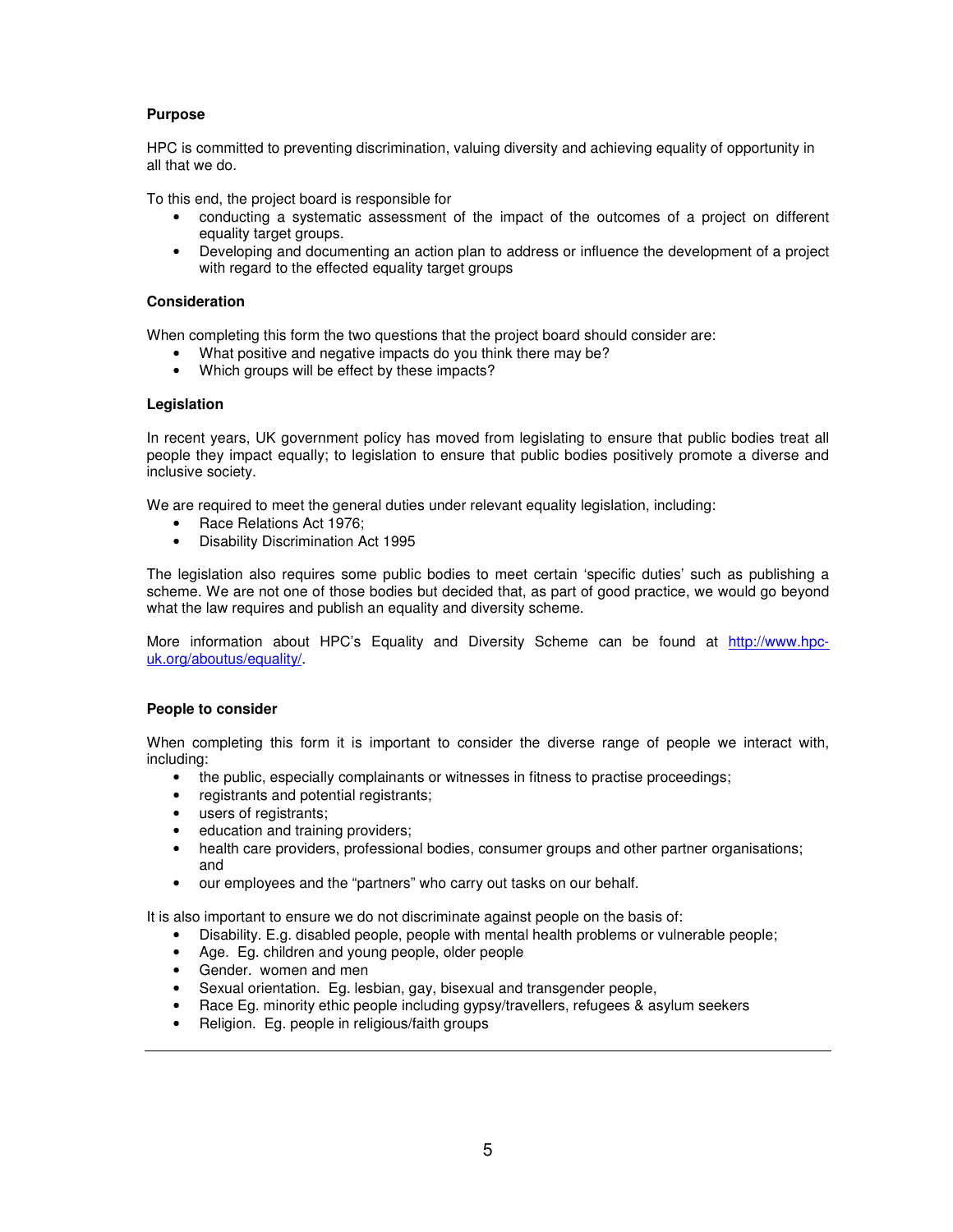# Which groups does the project board think will be affected by this project? (Tick those relevant)

| <b>Equality group effected</b>     | ∇ | <b>Description of impact</b><br>(What impact do you think there may be?) |
|------------------------------------|---|--------------------------------------------------------------------------|
| <b>Disability</b>                  |   |                                                                          |
| Disabled people                    |   |                                                                          |
| People with mental health problems |   |                                                                          |
| Vulnerable people                  |   |                                                                          |

| Age                       |  |
|---------------------------|--|
| Children and young people |  |
| Older people              |  |

| Gender |  |
|--------|--|
| Women  |  |
| Men    |  |

| Sexual orientation |  |
|--------------------|--|
| Lesbian            |  |
| Gay                |  |
| Bisexual           |  |
| Transgender people |  |

| Race                      |  |
|---------------------------|--|
| Minority ethic people     |  |
| Refugees & asylum seekers |  |

| Religion                         |  |
|----------------------------------|--|
| People in religious/faith groups |  |